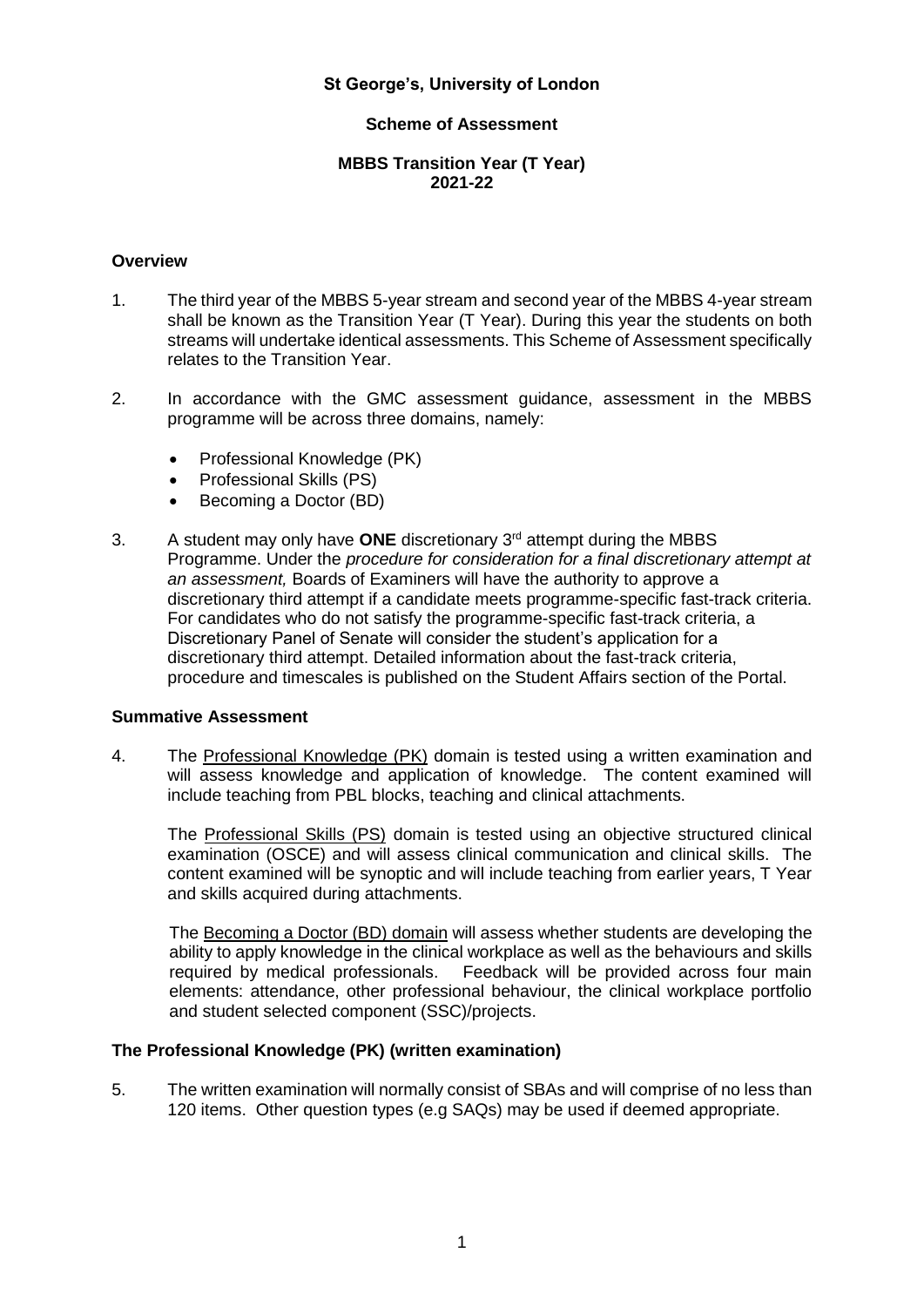6. The length and format of the written examination will be announced in advance of the assessment by the Year/Domain Lead. In addition, the Year/Domain Lead will provide information about computer-marked versus free-text question styles.

# **Written Examination Marking Arrangements and Standard Setting**

- 7. The pass standard for the written examination shall be determined using an internationally recognised standard setting method and the percentage value shall be rounded to one decimal place. This will normally be determined by the Angoff method (see paragraph 8).
- 8. In regard to the standard setting method referred to in the above paragraph, it may not be statistically reliable to choose the methods listed, given the variables (eg cohort size) of the particular assessment in question. In these cases an alternative, recognised, method would be selected to suit the variables of the assessment.
- 9. Marks for candidates shall be rounded to one decimal place when being compared with the pass mark (e.g. 51.15 will be rounded up to 51.2 and 51.14 will be rounded down to 51.1).

# **Written Examination Progression Requirements**

- 10. Candidates *at the end of the written examination* will be graded one of the following categories:
	- **A (Acceptable):** competent the numerical passmark or above
	- **C (Cause for Concern):** not yet competent up to and including 2 Standard Errors of Measurement below the numerical passmark
	- **U (Unacceptable):** poor more than 2 Standard Errors of Measurement below the numerical passmark

Standard Errors of Measurement will be used unless it is not statistically reliable to use this method given the variables (e.g cohort size) of a particular assessment in question. In these cases an alternative, recognised, method would be selected to suit the variables of the assessment.

- 11. A candidate, whose grade in the written examination is **Acceptable** shall have passed the Transition Year and may proceed to the Penultimate Year of the MBBS programme, provided that they also meet the requirements of paragraphs 25 and 37.
- 12. A candidate, whose grade in the written examination is **Cause for Concern at first attempt** may choose to repeat the Transition Year or may opt to enter the re-sit written examination in the re-sit period.
- 13. A candidate, whose grade in the written examination is **Unacceptable** will be required to forego the re-sit examination and repeat the Transition Year; completing all domains of assessment, regardless of whether they have passed the domain in a previous academic year.

## **Written Resit Examination**

- 14. The written re-sit examination will normally take place within one month of publication of results.
- 15. A candidate, whose grade in the written re-sit examination is **Acceptable** shall have passed the Transition Year and may proceed to the Penultimate Year of the MBBS programme, provided that they also meet the requirements of paragraphs 25 and 37.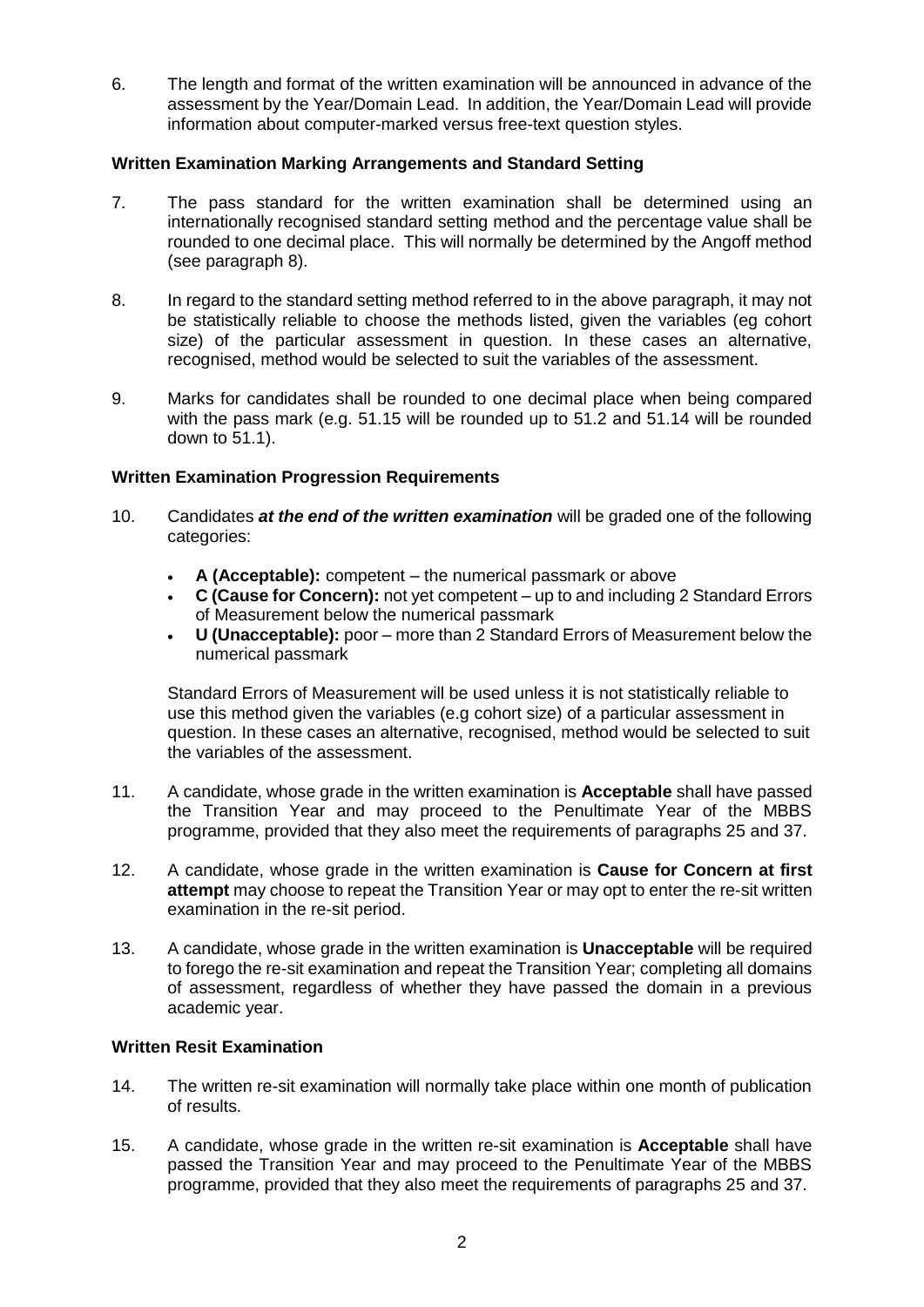- 16. A candidate whose grade at the written resit examination is **Cause for Concern** or **Unacceptable** is deemed to have failed the domain and therefore the programme. Such students may be eligible for a  $3<sup>rd</sup>$  discretionary attempt, in accordance with the *procedure for consideration for a final discretionary attempt at an assessment* (see paragraph 3).
- 17. Candidates granted a final  $3<sup>rd</sup>$  attempt will be required to repeat the Transition Year and sit all domains of assessment, regardless of whether they have passed the domain in a previous academic year.

# **The Professional Skills (PS) (OSCE)**

- 18. The OSCE will normally comprise of no fewer than 12 stations. Each station will be between 5 and 15 minutes in duration but in total will normally summate to no less than 120 minutes testing time.
- 19. The length and number of stations will be announced in advance of the assessment by the Year/Domain Lead.

## **OSCE marking arrangements and standard setting**

- 20. The pass mark for the OSCE shall be determined using an internationally recognised standard setting method. The pass standard will normally (see paragraph 21) be determined by the borderline regression method.
- 21. In regard to the standard setting method referred to in the above paragraph, it may not be statistically reliable to choose the method listed, given the variables (eg cohort size) of the particular assessment in question. In these cases an alternative, recognised, method would be selected to suit the variables of the assessment.
- 22. The resulting pass mark for each station (out of 100) will be rounded to one decimal place. These marks will be added together and converted to a percentage to give the overall numerical passmark for the OSCE, which is then calculated to one decimal place.
- 23. Candidates will be given a mark out of 100 for each station, calculated to one decimal place. These marks will be added together and converted to a percentage to give the overall numerical mark for the OSCE, which is then calculated to one decimal place.
- 24. In order to attain the pass standard, candidates are required to achieve the numerical passmark for the examination **and** pass at least 65% of stations (rounded to the nearest whole number). For a 12 station OSCE, students must pass at least 8 (rounded from 7.8) stations. For example, if, after applying the percentage calculation, the resulting number of stations is 7.49 then this will be rounded down to 7, and if the resulting number of stations is 7.50 this will be rounded up to 8.

## **OSCE Progression Requirements**

- 25. Candidates *at the end of the OSCE* will be graded one of the following categories:
	- **A (Acceptable):** competent the numerical passmark or above **and** pass at least 65% of stations
	- **C (Cause for Concern):** not yet competent up to and including 2 Standard Errors of Measurement below the numerical passmark **or** fail between 35% and 50% of stations
	- **U (Unacceptable):** poor more than 2 Standard Errors of Measurement below the numerical passmark **and/or** fail more than 50% of stations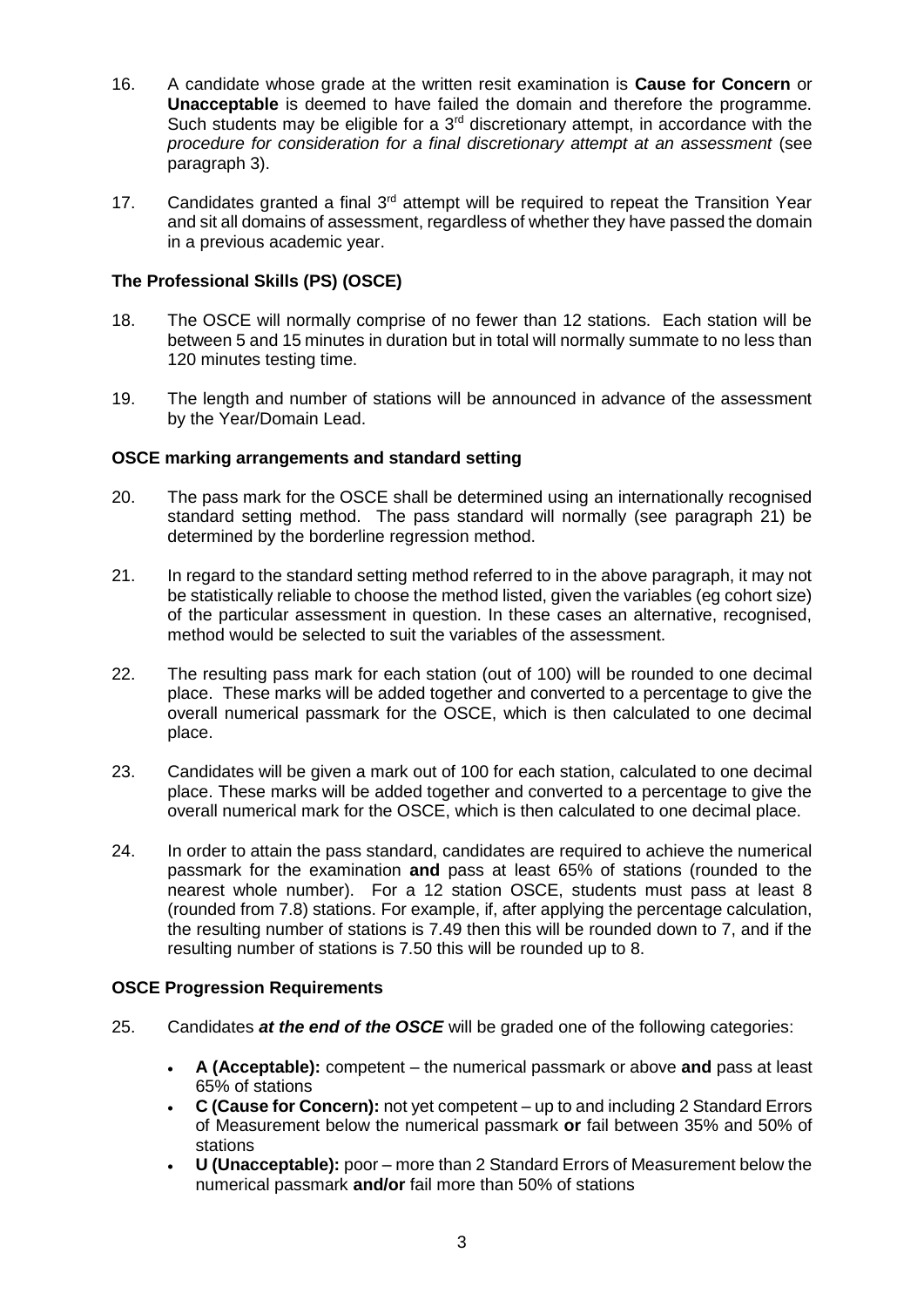Standard Errors of Measurement will be used unless it is not statistically reliable to use this method given the variables (e.g cohort size) of a particular assessment in question. In these cases an alternative, recognised, method would be selected to suit the variables of the assessment.

- 26. A candidate, whose grade in the OSCE is **Acceptable** shall have passed the Transition Year and may proceed to the Penultimate Year of the MBBS programme, provided that they also meet the requirements of paragraphs 10 and 37.
- 27. A candidate, whose grade in the OSCE is **Cause for Concern at first attempt** may choose to repeat the Transition Year or may opt to enter the re-sit OSCE in the re-sit period.
- 28. A candidate, whose grade in the OSCE is **Unacceptable** will be required to forego the re-sit examination and repeat the Transition Year; completing all domains of assessment, regardless of whether they have passed the domain in a previous academic year.

### **OSCE Re-sit Examination**

- 29. The re-sit examination for the OSCE will normally take place within one month of publication of results (see paragraph 52).
- 30. A candidate, whose grade in the OSCE re-sit is **Acceptable** shall have passed the Transition Year and may proceed to the Penultimate Year of the MBBS programme, provided that they also meet the requirements of paragraphs 10 and 37.
- 31. A candidate, whose grade at the OSCE re-sit is **Cause for Concern** or **Unacceptable** is deemed to have failed the domain and therefore the programme. Such students may be eligible for a 3rd discretionary attempt, in accordance with the *procedure for consideration for a final discretionary attempt at an assessment* (see paragraph 3).
- 32. Candidates granted a final  $3<sup>rd</sup>$  attempt will be required to repeat the Transition Year and complete all domains of assessment, regardless of whether they have passed the domain in a previous academic year.

#### **The Becoming a Doctor (BD)**

- 33. Candidates will be considered across four main elements: attendance, other professional behaviour, the clinical workplace portfolio and SSC/projects. These are assessed during the attachments in T Year, the PBL blocks and the SSC and project (namely Case Analysis Project).
- 34. Individual requirements for each element will be published in advance by the Year/Domain Lead.

#### **The Becoming a Doctor (BD) Marking Arrangements and Standard Setting**

- 35. The assessments within this domain will be assessed by the relevant Educational Supervisor.
- 36. The Becoming a Doctor (BD) Progress Meeting will meet twice yearly to discuss students displaying poor professional behaviour (including attendance). The Becoming a Doctor (BD) Grading Committee will allocate grades for the 'other professional behaviour' element and report to the Board of Examiners any unsatisfactory performance within the domain via the allocation of an overall domain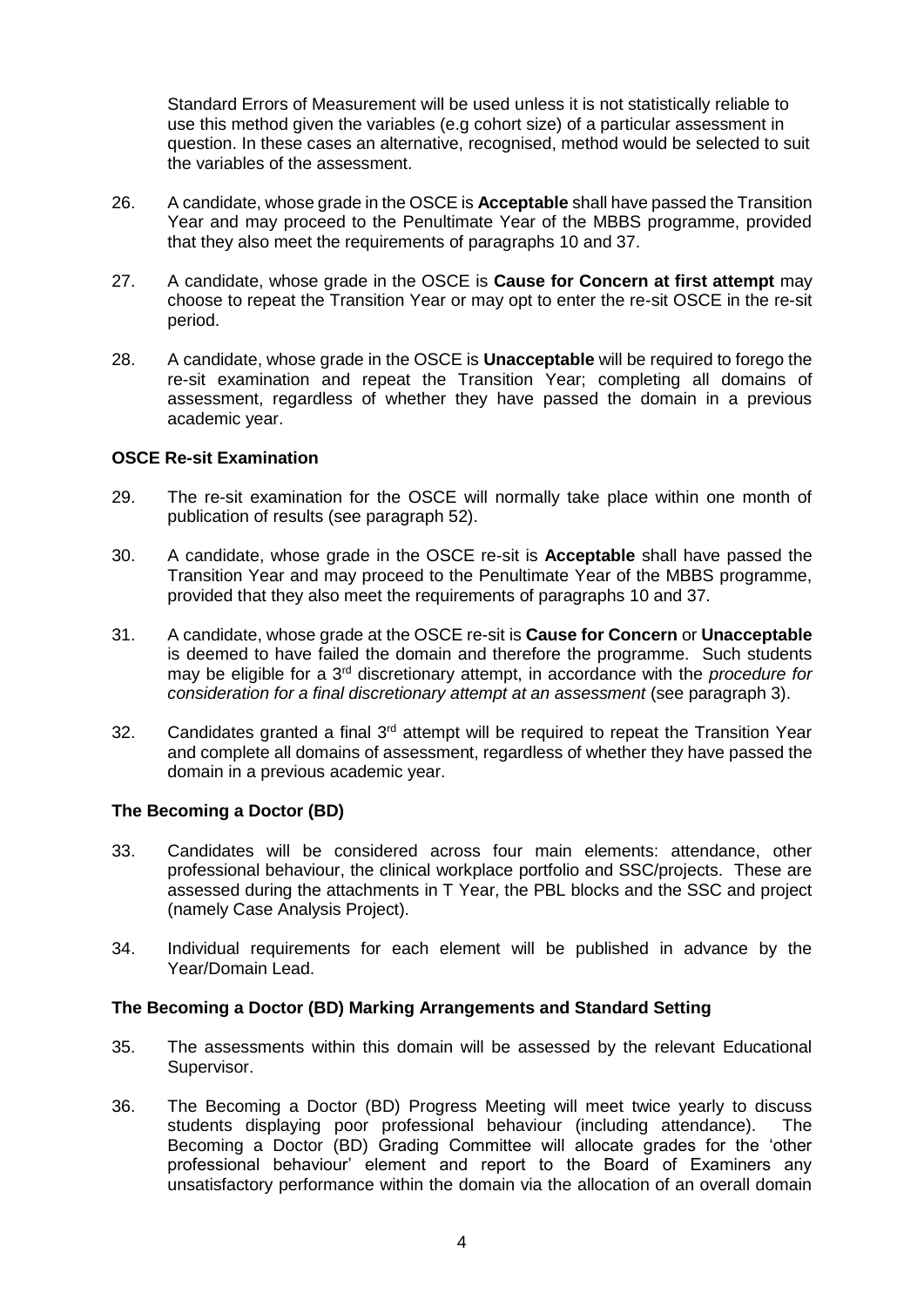grade for all students. The Becoming a Doctor (BD) Progress Meeting may consider any evidence regarding professional behaviour (including attendance) in T year in the context of previous grades for Professional Behaviour as assessed assimilated from the point of entry to the MBBS programme.

# **The Becoming a Doctor (BD) Progression Requirements**

- 37. Candidates *at the end of the Becoming a Doctor (BD)* domain will be graded as one of the following:
	- **A (Acceptable)**
	- **B (Borderline)**
	- **C (Cause for concern)**
	- **U (Unacceptable)**

| <b>Attendance Element</b>                                                                         | <b>Other</b><br><b>Professional</b><br><b>Behaviour</b><br><b>Element</b> | <b>Clinical</b><br>Workplace<br><b>Portfolio</b><br><b>Element</b> | <b>SSC and</b><br><b>Projects</b><br><b>Element</b> | <b>Overall T Year BD</b><br>Grade          |  |
|---------------------------------------------------------------------------------------------------|---------------------------------------------------------------------------|--------------------------------------------------------------------|-----------------------------------------------------|--------------------------------------------|--|
| A, C, U                                                                                           | A, C, U                                                                   | A, C, U                                                            | E, A, U                                             | <b>Available</b><br>$\leftarrow$<br>grades |  |
| A                                                                                                 | A                                                                         | A                                                                  | E                                                   | A                                          |  |
| A                                                                                                 | A                                                                         | $\overline{A}$                                                     | A                                                   | A                                          |  |
| A                                                                                                 | $\overline{\text{c}}$                                                     | A                                                                  | A                                                   | $\star$<br>B/A                             |  |
| C<br>(If small Groups)                                                                            | A                                                                         | A                                                                  | $\overline{A}$                                      | $\star$<br>B/A                             |  |
| (If Clinical Practice)<br>С                                                                       | A                                                                         | A                                                                  | A                                                   | C                                          |  |
| A                                                                                                 | A                                                                         | C                                                                  | A                                                   | C                                          |  |
| A                                                                                                 | $\overline{\text{c}}$                                                     | $\overline{\text{C}}$                                              | A                                                   | $\overline{\text{C}}$                      |  |
| C(If small Groups)                                                                                | $\overline{\text{c}}$                                                     | A                                                                  | A                                                   | B/A<br>$\star$                             |  |
| <b>C(If Clinical Practice)</b>                                                                    | $\overline{\text{C}}$                                                     | A                                                                  | A                                                   | C                                          |  |
| C                                                                                                 | A                                                                         | C                                                                  | A                                                   | C                                          |  |
| A                                                                                                 | A                                                                         | A                                                                  | U                                                   | Ċ                                          |  |
| A                                                                                                 | $\overline{C}$                                                            | C                                                                  | U                                                   | Ć                                          |  |
| $\overline{\text{C}}$                                                                             | C                                                                         | A                                                                  | U                                                   | Ċ                                          |  |
| C                                                                                                 | A                                                                         | $\overline{C}$                                                     | U                                                   | Ć                                          |  |
| A                                                                                                 | $\overline{\text{C}}$                                                     | A                                                                  | U                                                   | $\overline{\text{C}}$                      |  |
| $\overline{\text{c}}$                                                                             | A                                                                         | A                                                                  | U                                                   | $\overline{\text{C}}$                      |  |
| A                                                                                                 | A                                                                         | $\overline{\text{C}}$                                              | U                                                   | Ċ                                          |  |
| $\overline{\text{C}}$                                                                             | $\overline{\text{c}}$                                                     | $\overline{\text{C}}$                                              | $\overline{A}$                                      | Ċ                                          |  |
| $\overline{\text{C}}$                                                                             | $\overline{\text{C}}$                                                     | $\overline{\text{C}}$                                              | U                                                   | $\overline{\text{C}}$                      |  |
| Any U in attendance, other professional behaviours or portfolio will result in overall grade of U |                                                                           |                                                                    |                                                     |                                            |  |

\* A grade of C in attendance relating to small group teaching only will usually result in a B overall. Final grade to be determined by the Becoming a Doctor grading committee.

38. The SSC T-Year will be undertaken during T-Year but will be assessed within the P Year Becoming a Doctor (BD) domain, under the P-Year Scheme of Assessment for that year.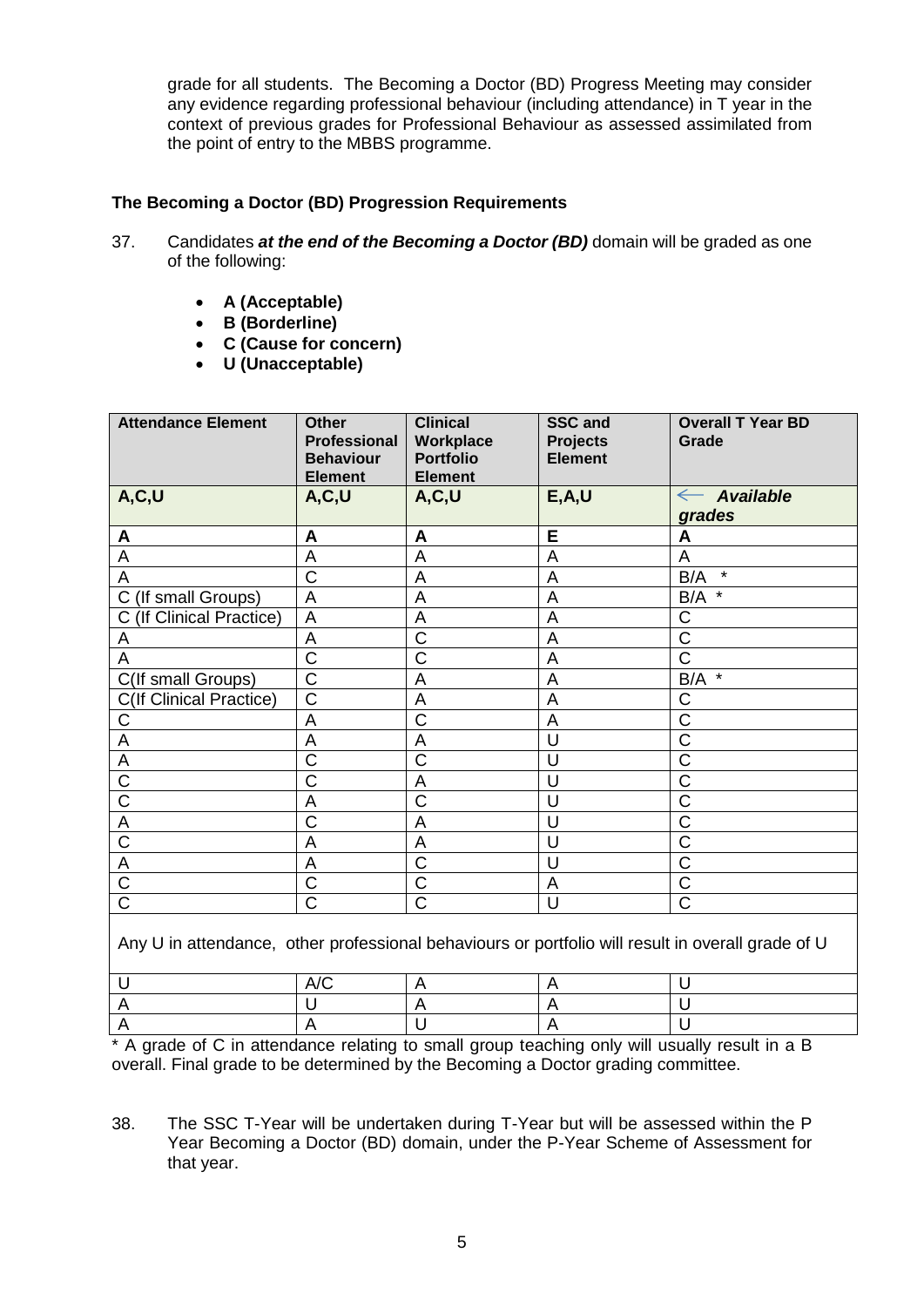- 39. A candidate, whose grade in the Becoming a Doctor (BD) domain at the end of the year is **Acceptable or Borderline (**at the first attempt only) (see final column in table above) shall have passed the Transition Year and may proceed to the Penultimate Year of the MBBS programme, provided that they also meet the requirements of paragraphs 10 and 27. Candidates may only receive one Borderline grade during the MBBS programme.
- 40. Students awarded a **Borderline** in T Year, will be automatically considered at the Grading Committee at the end of P-yr.
- 41. A candidate, whose grade in the Becoming a Doctor (BD) domain is **Cause for Concern** at the end of the year at first attempt (see final column in table above) may choose to repeat the Transition Year or may opt to enter the resit assessments during the resit period.
- 42. A candidate, whose grade in the Becoming a Doctor (BD) domain is **Unacceptable**  will be required to repeat the Transition Year; completing all domains of assessment, regardless of whether they have passed the domain in a previous academic year.

## **The Becoming a Doctor (BD) Resit Period**

- 43. The resit period for the Becoming a Doctor (BD) domain will normally take place within one month of publication of results.
- 44. The requirements for the resit period (e.g. clinical attachment, attendance) will be determined on a case by case basis, by the Academic Year Lead and the Becoming a Doctor (BD) Domain Lead or their nominee(s).
- 45. Candidates who are required to re-sit the domain will be reviewed at the Resit Professionalism Grading Committee and may have their grade capped at **Borderline.**
- 46. A candidate, whose grade in the Becoming a Doctor (BD) resit period is **Borderline**  shall have passed the Transition Year and may proceed to the Penultimate Year of the MBBS programme, provided that they have not previously received a grade of **Borderline** and also meet the requirements of paragraphs 10 and 27.
- 47. A candidate, whose grade in the Becoming a Doctor (BD) resit period is **Cause for Concern or Unacceptable** is deemed to have failed the domain and therefore the programme. Such students may be eligible for a 3<sup>rd</sup> discretionary attempt, in accordance with the *procedure for consideration for a final discretionary attempt at an assessment* (see paragraph 3).
- 48. Candidates granted a 3<sup>rd</sup> final attempt will be required to repeat the Transition Year and sit all domains of assessment, regardless of whether they have passed the domain in a previous academic year.

## **Merits and Distinctions**

- 49. Candidates who *pass* the Final Year and are awarded the MBBS degree will be eligible to be considered for the award of a St George's Mark of Merit or a University Distinction, in the following four disciplines:
	- Medical Sciences (on the basis of performance in the Clinical Science year/s)
	- Clinical Science (on the basis of performance in the Transition Year)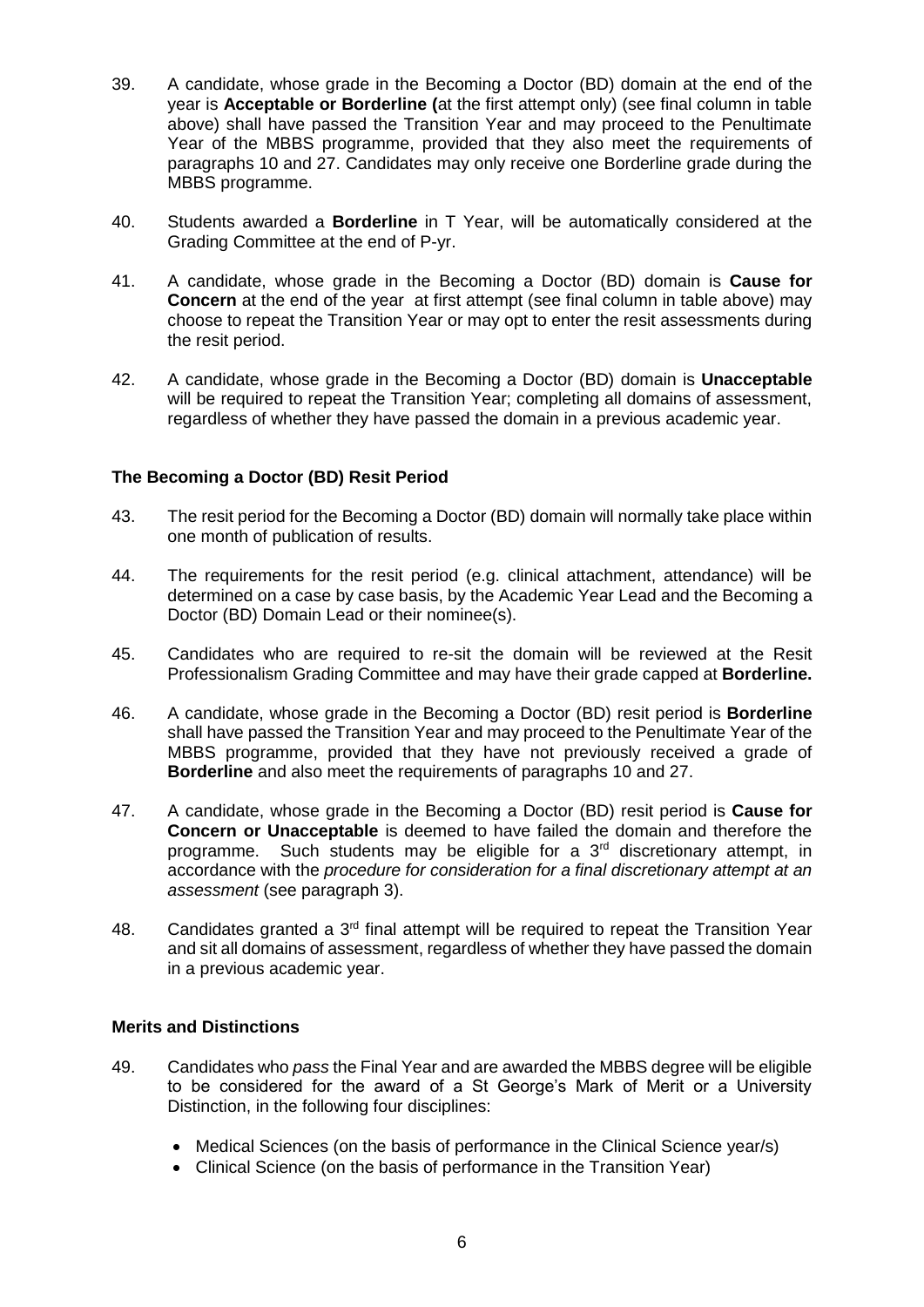- Clinical Specialties (on the basis of performance in the Penultimate Year)
- Clinical Practice (on the basis of performance in the Final Year)

A candidate awarded a Distinction in a discipline cannot also be awarded a Merit in that discipline. Merits and Distinctions are only awarded to those completing the degree. For the sole purpose of calculating Merits and Distinctions, a final mark for the Transition Year shall be determined, using the weightings specified in the table below:

|                                     | T Year<br>(Clinical Science) |
|-------------------------------------|------------------------------|
| Written examination percentage mark | 50                           |
| OSCE percentage mark                | 50                           |
| <b>TOTAL</b>                        | 100                          |

- 50. A Distinction in Clinical Science will be awarded to candidates in the top 10%, ie. the 1<sup>st</sup> decile, of the cohort in the Transition Year. This will be based on the final accumulated weighted percentage mark, rounded to one decimal place (see paragraph 49. Candidates must pass at 1<sup>st</sup> attempt in order to be eligible for a distinction. Candidates must also achieve a grade of Acceptable in the Becoming a Doctor (BD) domain at first attempt.
- 51. A Merit in Clinical Science will be awarded to candidates in the  $2^{nd}$  decile of the cohort in the Transition Year. This will be based on the final accumulated weighted percentage mark rounded to one decimal place (see paragraph 49) Candidates must pass at  $1<sup>st</sup>$  attempt in order to be eligible for a merit. Candidates must also achieve a grade of Acceptable in the Becoming a Doctor (BD) domain at first attempt.
- 52. Candidates who defer entry to an examination and sit their first attempt with the resit cohort will be ranked alongside first attempt candidates from the main cohort and then awarded a Merit or Distinction according to where they rank with the main cohort (ie 1<sup>st</sup> or 2<sup>nd</sup> decile). A candidate who defers entry to an examination more than once, will be ranked alongside the most recent main cohort.

## **Deferred Entry Candidates**

53. Candidates who defer entry to one or more examinations due to approved mitigating circumstances will have their future examination arrangements considered on a caseby-case basis.

## **Requirements for a Repeat of the Transition Year**

54. When repeating the Transition Year, candidates will be required to select a new topic for the SSC.

### **Progression from the Transition Year to the Penultimate Year following a repeat of the Transition Year**

- 55. A candidate repeating the year will be required to complete all assessment domains, regardless of whether they have passed the domain in a previous academic year.
- 56. Candidates repeating the Transition Year will be required to achieve a grade of **Acceptable** for the Becoming a Doctor (BD) domain.

## 57. **Repeating the Transition Year as a 2nd Attempt**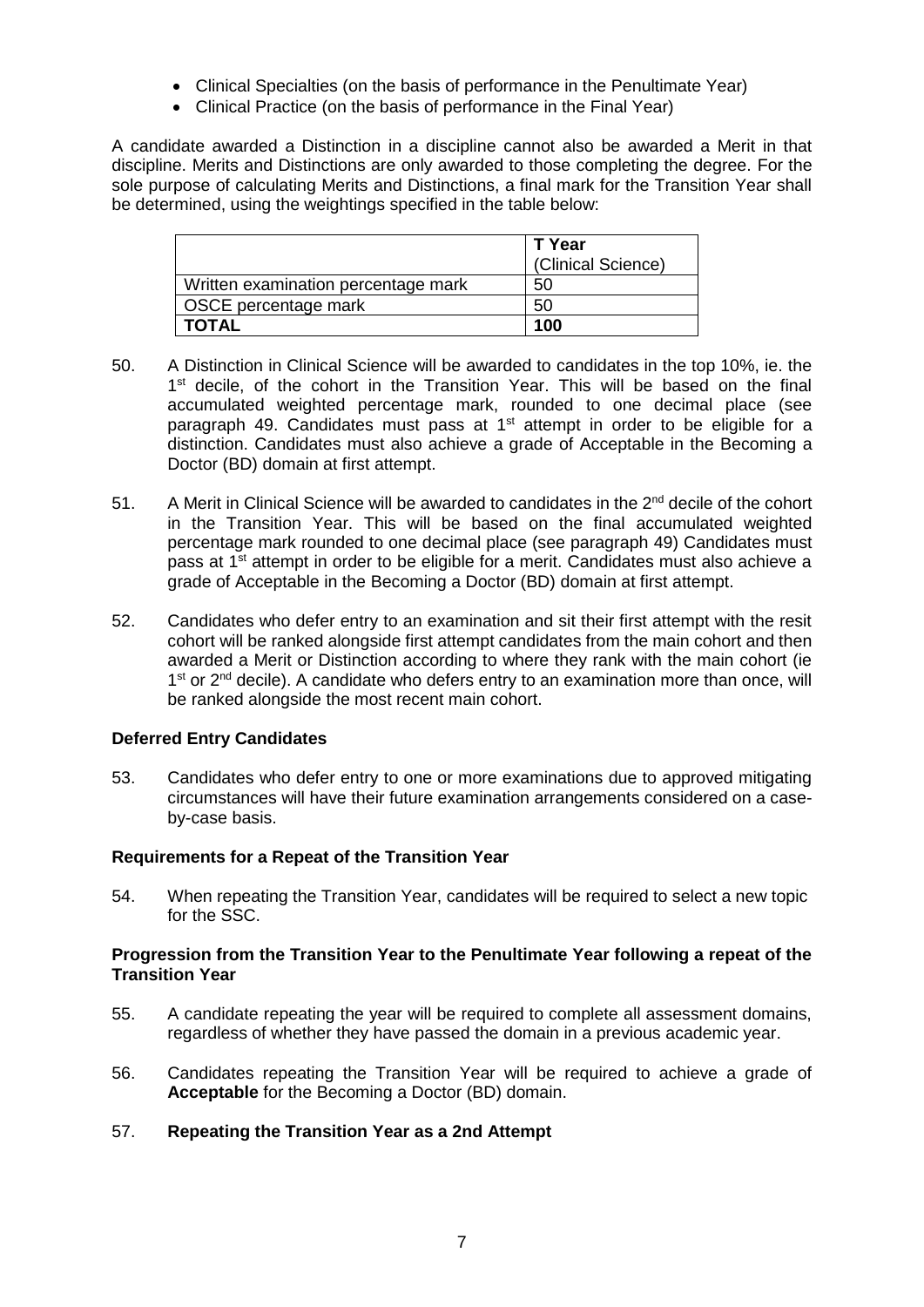57.1 A candidate, whose performance in all domains is **Acceptable** (refer to domain specific progression requirements) shall have passed the Transition Year and may proceed to the Penultimate Year of the MBBS programme.

57.2 A candidate, whose performance in any one or more domains is **Cause for Concern or Unacceptable or Borderline for Becoming a Doctor (BD)** (see domain specific progression requirements) is deemed to have failed the examination and therefore the programme. Such students shall be considered by the Discretionary Panel for a final attempt in accordance with the provisions of the General Regulations for Students and Programmes of Study (see paragraph 3).

## 58. **Repeating the Transition Year as a 3rd Discretionary Attempt**

58.1 A candidate, whose performance in all domains is **Acceptable** (refer to domain specific progression requirements) shall have passed the Transition Year and may proceed to the Penultimate Year of the MBBS programme.

58.2 A candidate, whose performance in any one or more domains is **Cause for Concern or Unacceptable or Borderline for Becoming a Doctor (BD)** (see domain specific progression requirements) is deemed to have failed the programme and will have their registration terminated.

#### 59. **Students re-enrolling/re-joining a year of a programme following an approved period of absence OR students who are required/have elected to repeat a year**

- 60. Any candidate re-enrolling/re-joining a year of a programme following an approved absence (e.g. interruption of studies), will be examined in accordance with the scheme of assessment in place in the academic year in which the re-enrolment/re-joining takes place.
- 61. Any candidate required to repeat a year or any candidate who elected to repeat a year, will be examined in accordance with the scheme of assessment in place in the academic year in which the repeat year takes place.
- 62. Procedural workplace based assessments (DOPs) will have a valid life-span of 2 academic years from the Board of Examiner at which they were ratified (regardless of reason for interruption of studies) to protect against skill fade and changes to clinical practice – students who return from an approved period of absence where their most recent procedural assessments are more than 2 academic years from when they rejoin will be required to repeat all mandatory DOPs for the year of study in which they return.
- 63. Any candidate returning from an approved absence (e.g. interruption of studies) part way through an academic year will have their assessment requirements (i.e. the assessments in which they will be formatively and summatively examined) determined on a case-by-case basis by the academic decision of the Interruption of Studies panel. See section 60 regarding workplace based assessments.

## **Board of Examiners**

- 64. There shall be an MBBS Board of Examiners constituted in accordance with the General Regulations for Students and Programmes of Study and the MBBS Programme Regulations.
- 65. The Board of Examiners has ultimate responsibility for the standard of the examinations and their fair and proper conduct.